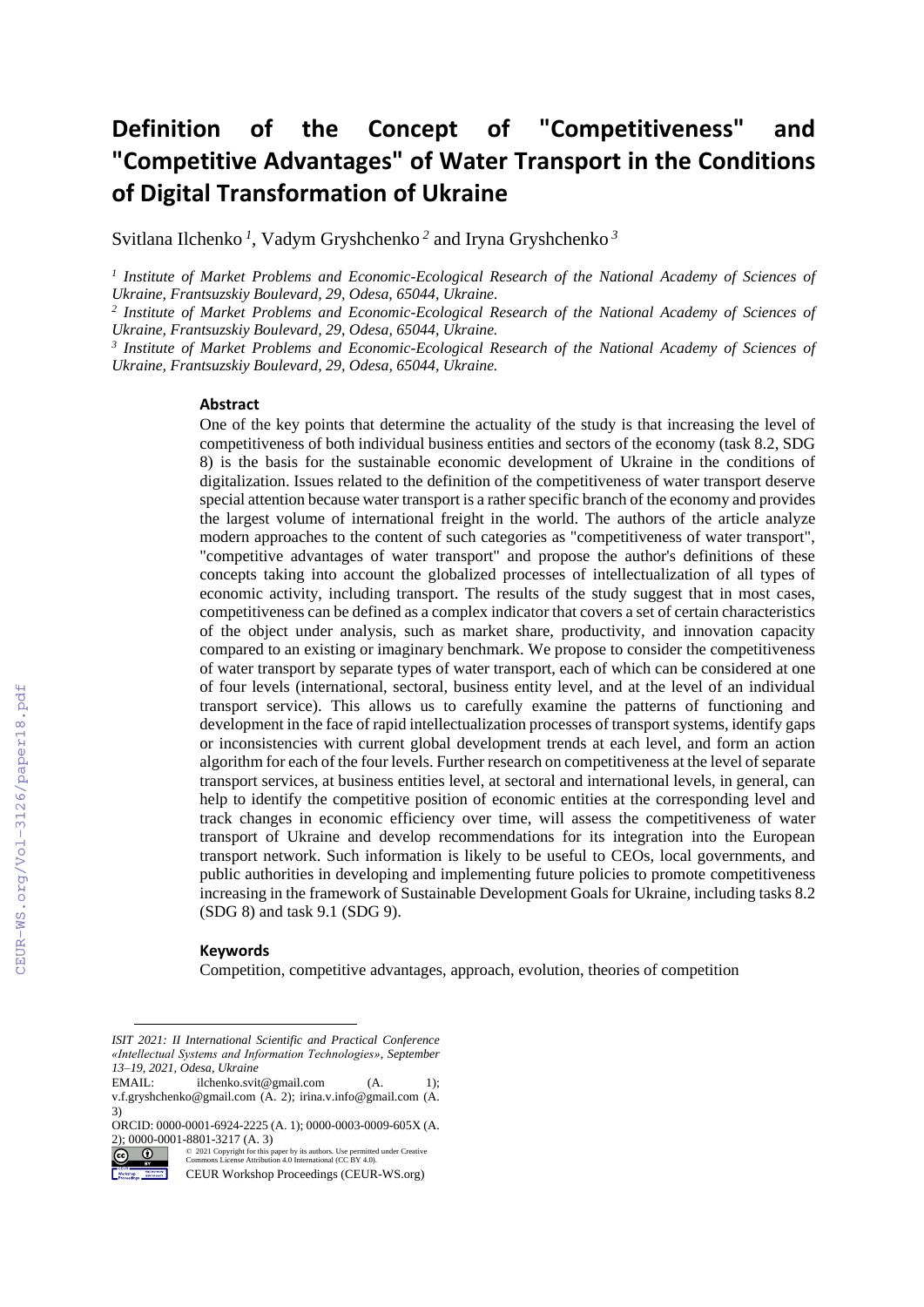#### **1. Introduction**

The results of the traditional competitiveness' theories evolution analysis suggest that those that have most influenced the development of economic thought, from our point of view, are: the theory of absolute advantages (A. Smith [1]); theory of comparative advantages (D. Ricardo [2]); theory of innovative development (J. Schumpeter [3]); theory of competitive advantages (M. Porter [4, 5, 6]); theory of disruptive innovations (C. Christensen [7]), theory of "blue ocean strategy" (W. Chan Kim [8]) and the theory of competitive advantages through collaboration (P. Gloor [9], A. MacCormac [10]).

Numerous scientific works of domestic and foreign authors are devoted to topical issues of sustainable economic development (B. Burkynskyi, N. Khumarova, M. Petrushenko, H. Shevchenko [11]), business development (O. Laiko, S. Kovalenko, O. Bilousov [12]), transport economics (P. Kelle, J. Song, M. Jin, H. Schneider, C. Claypool [13], S. Ilchenko, N. Khumarova, N. Maslii, M. Demianchuk, V. Skribans [14], S. Ilchenko [15], V. Gryshchenko and I. Gryshchenko [16], digitization of transport services (L. Ligonenko, A. Xripko, A. Domanskyj [17], M. Ustenko, A. Ruskyx [18], O. Gudz, S. Fedyunin, V. Shherbyna [19], M. Drashkovich, A. Dorokhov [20], V. Koval, G. Duginets, O. Plekhanova, A. Antonov, M. Petrova [21]) in the system of environmental and economic security (O. Dreval [22]). So, for example, І. Pereverzeva [23] notes that "to increase the competitiveness of transport enterprises…, in particular water transport, it is necessary to ensure the realization of the production potential of each enterprise and create a full-fledged transport infrastructure…". At the same time N. Fediai [24] notes that "in the road, maritime and aviation sectors, the Ukrainian transport system has a certain level of integration, while for inland water transport the integration process has not yet begun". It should be noted that N. Valiavska [25] emphasizes that "to increase competitiveness and unleash the potential of river transport, it is necessary to attract investment in its modernization and innovative development regularly". It is necessary to pay attention to the fact that «to most effectively disclose and use all the competitive advantages of inland water

transport, and, accordingly, increase the volume of freight and passenger traffic by inland waterways, it is necessary, first of all, to have a clear action plan, to define specific strategic goals at the state level in the short and medium-term» [26]. Thus, "with this in mind, further research is needed to assess the impact of these factors on the functioning of the maritime complex of Ukraine, which positions itself as a maritime state, especially in the context of a comparative analysis of the competitiveness of Ukrainian water transport companies compared to major competitors in the world market." [27].

Most researchers theoretically describe competitiveness as a multidimensional relative concept and often associate it with market mechanisms. Domestic and foreign scientists often consider this concept at the level of separate goods and services, at business entities level, at sectoral and international levels very close to such concepts as ability, system, relative characteristics, opportunity, competitive advantage, result, and goal.

At the same time, further research is needed to analyze modern approaches to the content of the categories "competitiveness of water transport" and "competitive advantages of water transport".

Given the above, the article aims to offer our definitions of the concepts of "competitiveness of water transport", "competitive advantages of water transport", and the approach to their grouping in terms of the dissemination of the processes of intellectualization of transport operations and informatization of the transport community.

## **2. Results**

Of particular note are the issues related to the definition of the competitiveness of water transport, as water transport is a rather specific sector of the economy and provides the largest volume of international freight in the world.

The analysis of domestic and foreign literature sources suggests that there is no definition of such concepts as "competitiveness of water transport" and "competitive advantages of water transport" in the scientific literature.

In our opinion, the competitiveness of water transport can be considered at such four levels as the international level, the sectoral level, the level of the business entities, and the level of individual products or services. (Figure 1).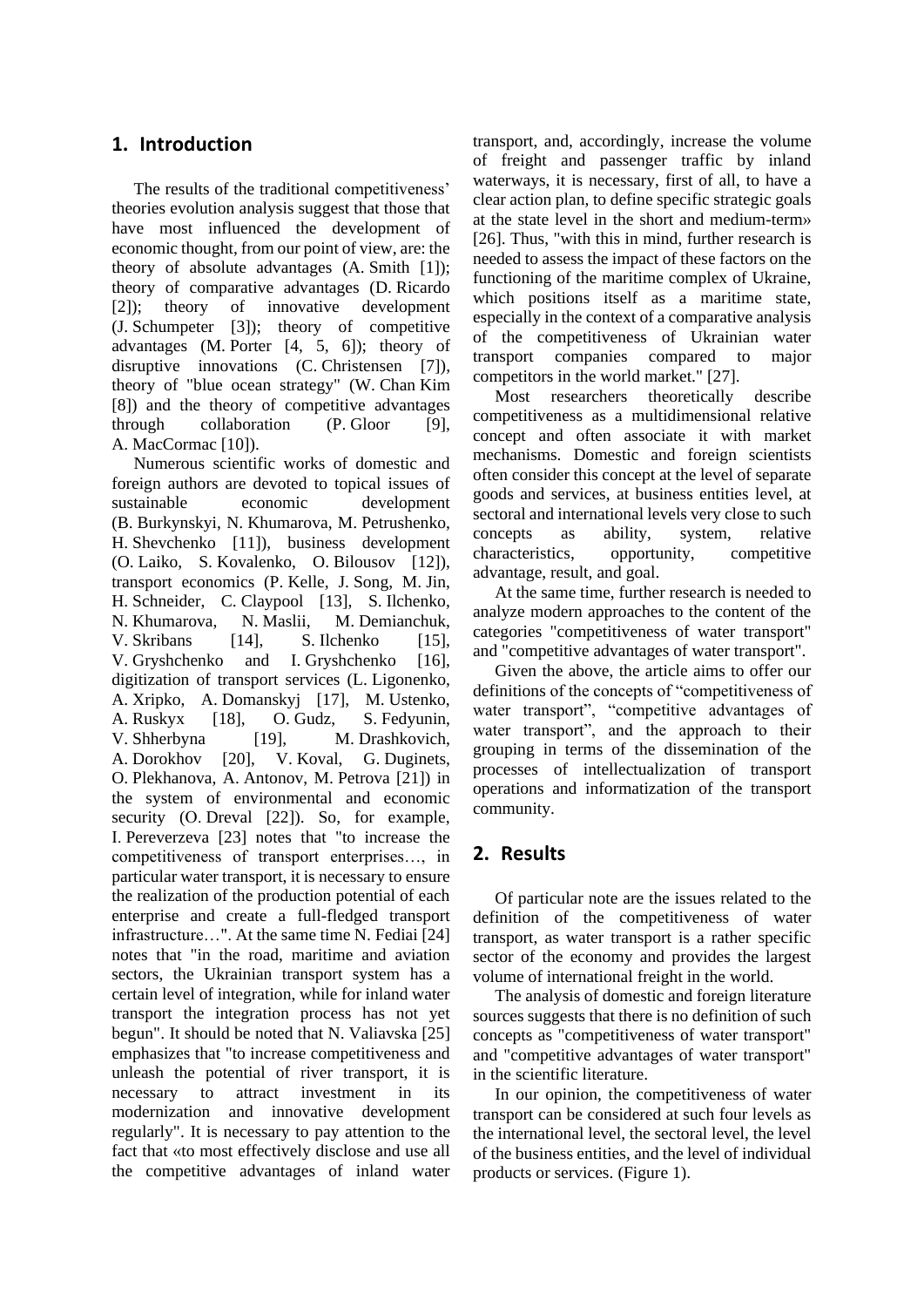Competitiveness of water transport at the international level can be defined as the ability of the national transport industry to provide an adequate level of satisfaction of national needs for transportation of goods and passengers by sea and inland waterways compared to competitors, to maintain and improve its position in the international globalized transport market, and to provide the high economic efficiency in compliance with environmental standards, current legislation, and international agreements.

The competitiveness of water transport at the sectoral level is the ability of water transport to provide services, price, and non-price characteristics that are more favorable for the customer than other types of transport.



transport; RT – road transport; PLT – pipeline transport; TSC – competitiveness of individual<br>transport service; BEC – competitiveness of business entity; SCWT – sectoral<br>competitiveness of water transport; ICWT – internat

**Figure 1:** Levels of the definition of the concept of "competitiveness of water transport"

The competitiveness of water transport at the level of the business entity can be understood as its ability to provide a better offer than competitors in the market of transport services, in the segment of freight and passenger transport by sea and inland waterways, subject to environmental standards and current legislation.

Competitiveness of water transport at the level of individual products or services is the ability of the transport service to meet a certain need of the customer (consumers) in the transport services market better than similar services of other business entities in the segment of transportation of goods and passengers by sea and inland waterways.

Competitiveness of water transport can be characterized by a set of technical (dimensional and weight parameters, compliance with the purpose, and environmental standards); organizational (frequency of shipments, speed of delivery, timeliness of services, average delay of services, delay or acceleration of delivery of goods at the request of the customer, the ability to provide the customer, if necessary, additional

services, the ability to redirect delivery, the ability to complete delivery in case unforeseen changes in the conditions of transportation of goods and/or passengers, storage of goods and safety of transportation); cost (level of tariffs and total cost of transportation, availability of a discount system, profitability) and other parameters that meet a certain need. Closely related to this category is the definition of "competitive advantages" (Figure 2).



**Figure 2:** Grouping of competitive advantages of water transport

Competitive advantages of water transport are the unique combination of using the existing production capabilities of economic entities with their current reputation in the market, which contributes to the provision of competitive transport services to customers, allowing businesses to ensure their presence in the transport services market in the long-run perspective.

Among the general competitive advantages of water transport, which are inherent in both maritime and inland water transport, we can mention such as a rather high carrying capacity; relatively low cost of transporting a large number of goods and passengers over long distances; low tariffs for transportation of a large number of cargoes and passengers; higher environmental friendliness (compared to other types of transport); the lower level of accidents (compared to other types of transport); much lower share of investment needs (compared to other types of transport); the lower costs of ways maintenance (compared to other types of transport). Among the specific competitive advantages of internal water transport, it is necessary to underline, for example,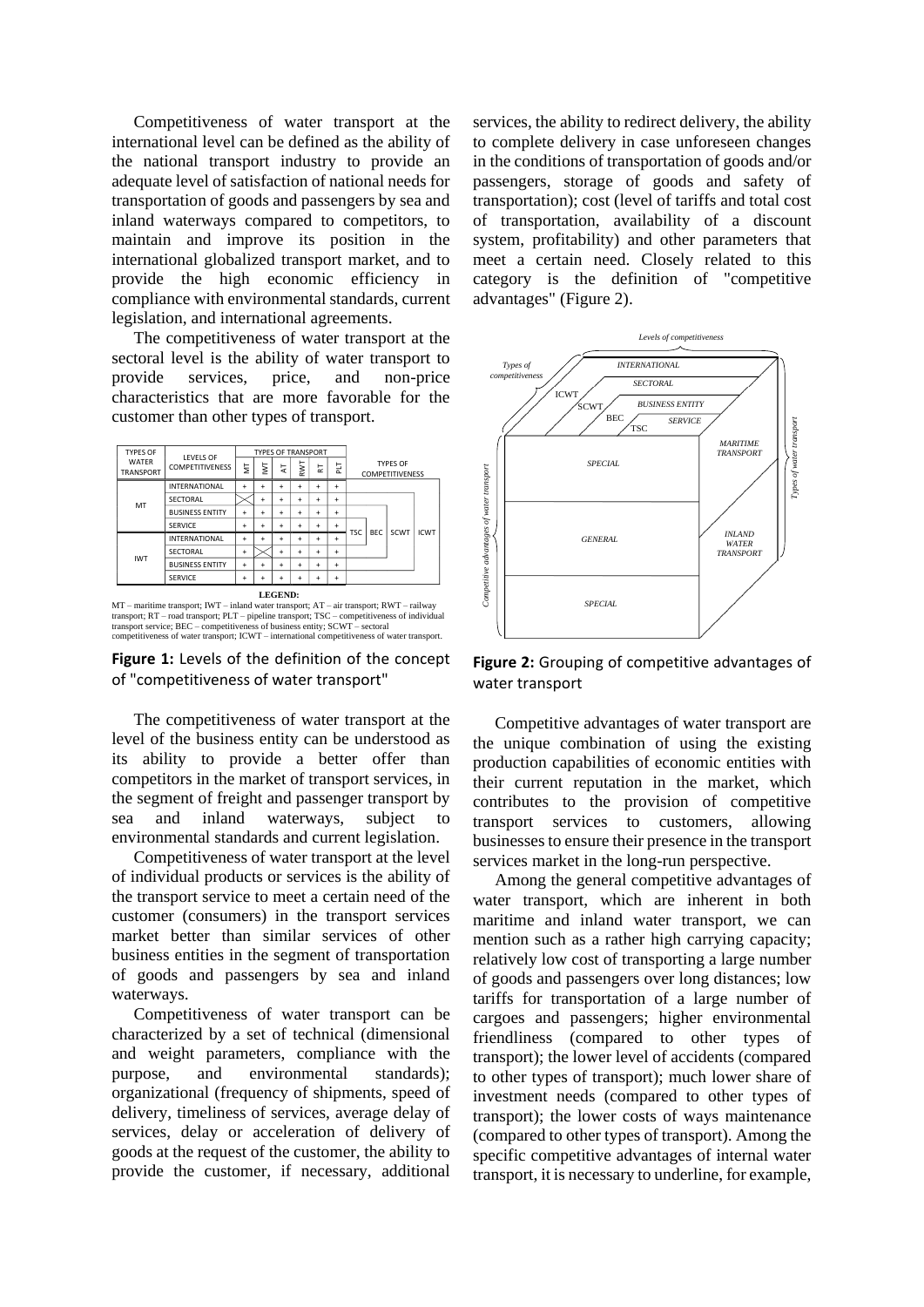such a competitive advantage, as the simplicity of connection with maritime transport. At the same time, the specific competitive advantages of maritime transport include the possibility of transcontinental transportation of goods and passengers; waterways capacity is almost unlimited; dimensional restrictions of cargo are practically absent; high mobility; practically unlimited scope.

Competitive advantages are the main factors in ensuring the competitiveness of business entities. In the fierce competition for consumer loyalty, these factors change depending on the processes taking place in sectors of the economy, separate segments of the transport services market, etc.

It should be noted that drivers of competitiveness of business entities in the field of water transport may have the appropriate classification features, which are usually based on: a high level of training and qualification of personnel; talented management and professional marketing; proper innovation, technical and organizational levels of transport services; sufficient economic and financial support for the functioning of economic entities in the field of water transport, compliance with international agreements in its activities and, in case of legal conflicts, ensuring the compatibility of digital interaction of transport operations, and access to information resources of the transport process participants, etc.

The impact of digitalization on the competitiveness of inland waterways transport can be seen in the example of Germany, which has a strong economy, a high level of digitalization, and developed water transport.

After systematizing the data [28; 29] obtained as a result of studying the dynamics of changes in the volume of goods transported by inland water transport in Germany, its Digital Competitiveness Ranking and their analysis, we were able to build the dependence model of changes in the volume of goods transported by inland water transport in Germany (Y, million tons) on the Digital Competitiveness Ranking (X, points), and record it mathematically (Figure 3).

We have established that for Germany the dependence of changes in the volume of goods transported by inland water transport in Germany on the Digital Competitiveness Ranking may be as follows (Figure 4):

$$
Y = 315602.6 - 6012.688 X \tag{1}
$$

We investigated the bond density between changes in the volume of goods transported by inland water transport in Germany and the Digital Competitiveness Ranking that affect it. To check the quality of the built model we calculated the key indicators, and conducted some special tests.

|                |             |           |         | Number of obs |             | $\equiv$ |                      |
|----------------|-------------|-----------|---------|---------------|-------------|----------|----------------------|
|                |             |           |         | F(1, 5)       |             | $=$      | 7.45                 |
|                |             |           |         | $Prob$ > $F$  |             | $\equiv$ | 0.0413               |
|                |             |           |         | R-squared     |             | $=$      | 0.5139               |
|                |             |           |         | Root MSE      |             | $=$      | 8840.8               |
|                |             |           |         |               |             |          |                      |
|                |             |           |         |               |             |          |                      |
|                |             | Robust    |         |               |             |          |                      |
| Y              | Coef.       | Std. Err. | t.      | $P>$  t       |             |          | 195% Conf. Intervall |
| X <sub>1</sub> | $-6012.688$ | 2203.108  | $-2.73$ | 0.041         | $-11675.96$ |          | $-349.4191$          |
|                | 315602.6    | 33964.27  | 9.29    | 0.000         | 228294.7    |          | 402910.6             |
| cons           |             |           |         |               |             |          |                      |

**Figure 3:** Determining the dependence of changes in the volume of goods transported by inland water transport on Digital Competitiveness Ranking in Germany



**Figure 4:** Digital Competitiveness Ranking and changes in the volume of goods transported by inland water transport in Germany

First of all, the coefficient of determination,  $R<sup>2</sup>$ , which is a measure of bond density, was determined. The closer  $R^2$  is to 1, the tighter the relationship between the features.  $R^2 = 0.5139$ . The bond density is noticeable.

An empirical correlation, R in our case, shows which part of Y is related to influencing factors (coincides with the correlation index). The closer this figure is to one, the closer the relationship between the signs.  $R = 0.7168$  - bond density is high.

Fisher's criterion (F-criterion) of our model is equal to  $7.45 > 6.61$ . The actual F-criterion must be greater than the theoretical  $F_T$ -criterion (with a probability of 0.95 and  $k_1=1$  ra  $k_2=5$  F<sub>T</sub> =6.61).

Next, we calculate the p-value of the model. The smaller p-value, the more significant the expected value of the result. In our case, this indicator is equal to  $0.0413 \le 0.05$  – the relationship density is statistically significant.

The model specification was checked by "Linktest" for the absence of a model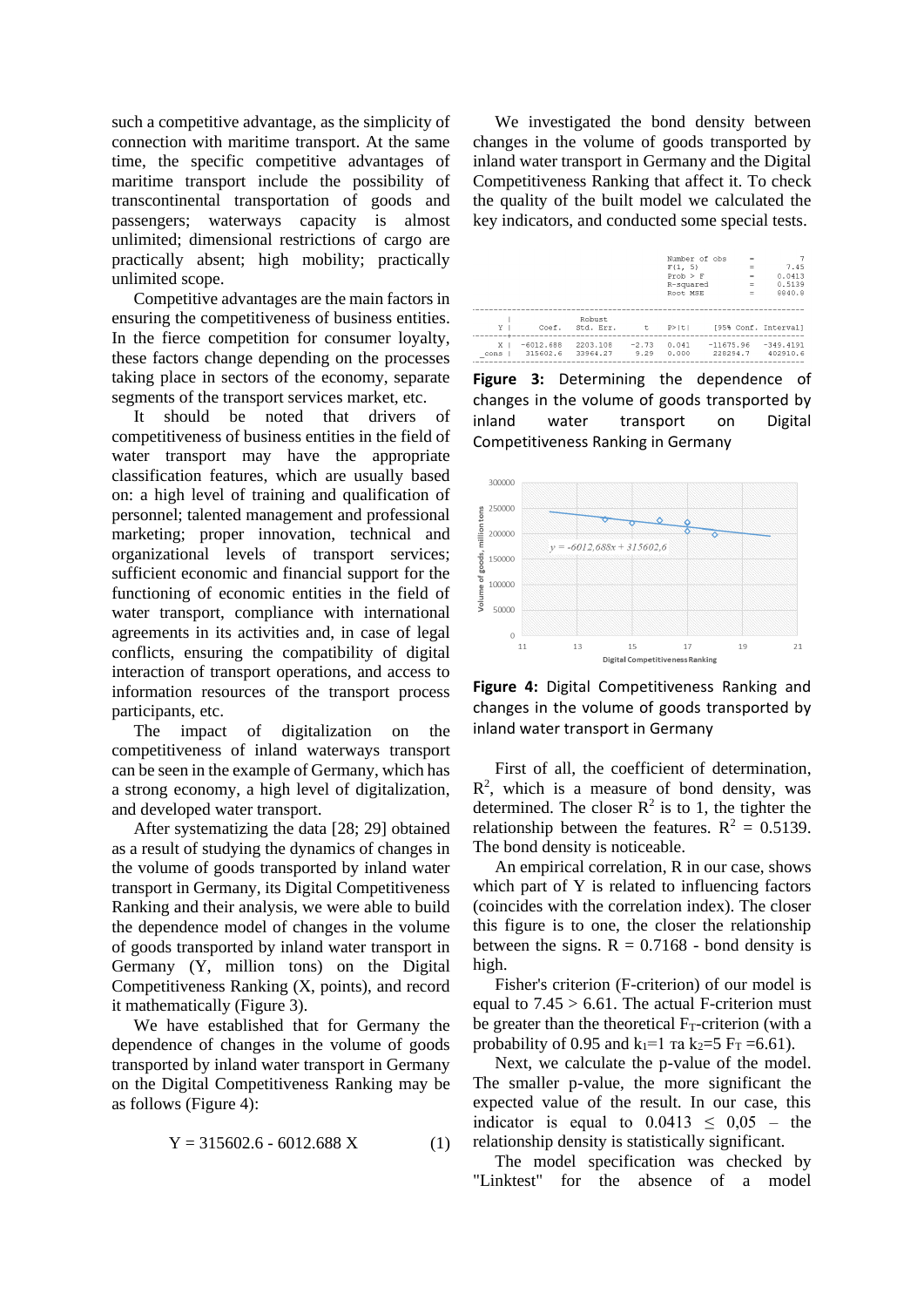specification error. According to the results of the calculations,  $p_{\text{hatsq}} = 0.229 > 0.05$  – the specification of the model is correct.

To test the model for the heterogeneity of observations, which is expressed in the unequal variance of the random error of the regression model, we performed the Breusch-Pagan/Cook-Weisberg test for heteroskedasticity. According to the results of the calculations  $p_{\text{chi2}} = 0.3408 > 0.05$ – heteroskedasticity is absent.

Verification of the model for the presence of a linear relationship between the explanatory variables (multicollinearity) was performed using the calculation of variance inflation factor (VIF). According to the results of calculations Mean VIF  $= 1.0 < 10$ ; VIF<sub>X</sub>  $= 1.0 < 10$  (1/VIF<sub>X</sub>  $= 1.0 > 0.1$ ) – multicollinearity is absent.

The procedure for checking the autocorrelation of an arbitrary order in random errors of the regression model was performed using the Cumby-Huizinga test for autocorrelation (Breusch-Godfrey). According to the results of the calculations  $p_1 = 0.1063 > 0.05$ autocorrelation is absent.

To test the null hypothesis that the data of the analyzed time series are stationary around the deterministic trend against the single root alternative, a stationarity test (Kwiatkowski– Phillips–Schmidt–Shin test) was performed. According to the results of the calculations: 0.183  $= TS_Y < CV_{Y1\%} = 0.216$ ; 0.199 = TS<sub>X</sub> < CV<sub>X1%</sub> =  $0.216$  – the data of the time series under analysis are stationary.

The results of the analysis of the relationship density between the changes in the volume of goods transported by inland water transport in Germany, and the Digital Competitiveness Ranking show that the regression model is qualitative.

A completely different situation is typical for Ukraine in this area. According to our calculations, the dependence of changes in the volume of goods transported by inland water transport in Ukraine on the Digital Competitiveness Ranking may be as follows (Figure 5 and Figure 6):

$$
Y = -839.6871 + 75.58187 X, \tag{2}
$$

where:  $Y -$  changes in the volume of goods transported by inland water transport in Ukraine, million tons;  $X -$  Digital Competitiveness Ranking, points.

Due to the low bond density between the variables proves the results of the calculation of such indicators as the coefficient of determination,  $R^2 = 0.4520$ ; an empirical correlation,  $R = 0.6720$ .

The statistical significance of the dependence of changes in the volume of goods transported by inland water transport in Ukraine on the Digital Competitiveness Ranking can be questioned. This is evidenced by the results of the calculation of such indicators as Fisher's criterion (F-criterion =  $5,89 < F_T = 5,99$ ), the p-value of the model (pvalue =  $0.0513 \ge 0.05$  and Root Mean Square Error (Root MSE) characterizes how densely the data is concentrated around the regression line – the standard deviation of the balances, forecast errors. Root MSE = 314,18 (Root MSE  $\rightarrow$  0).

|                        |                         |                      |                 | Number of obs<br>F(1, 6)<br>$Prob$ > $F$<br>R-squared<br>Root, MSE |                            | $=$<br>$=$<br>$=$<br>$=$<br>$=$ | 8<br>5.89<br>0.0513<br>0.4520<br>314.18 |
|------------------------|-------------------------|----------------------|-----------------|--------------------------------------------------------------------|----------------------------|---------------------------------|-----------------------------------------|
| Y <sub>1</sub>         | Coef.                   | Robust.<br>Std. Err. | $-t$            | P >  t                                                             |                            |                                 | [95% Conf. Interval]                    |
| X <sub>1</sub><br>cons | 75.58187<br>$-839.6871$ | 31.1304<br>1794.661  | 2.43<br>$-0.47$ | 0.051<br>0.656                                                     | $-.5914733$<br>$-5231.063$ |                                 | 151.7552<br>3551.689                    |

**Figure 5:** Determining the dependence of changes in the volume of goods transported by inland water transport on Digital Competitiveness Ranking in Ukraine



**Figure 6:** Digital Competitiveness Ranking and changes in the volume of goods transported by inland water transport in Ukraine

This situation may be due to the weak competitive position of Ukraine's inland waterway transport and the destructive impact of economic threats and dangers, which can be considered in many areas, such as financial and economic, technological, environmental, socioeconomic, and geopolitical. From this point of view, the main factors of destructive impact on the digitalization of inland water transport in Ukraine include elements, such as: socio-economic and political instability; sharp fluctuations in energy prices; the criminalization of the economy; shadow economy; fiscal crisis; uncontrolled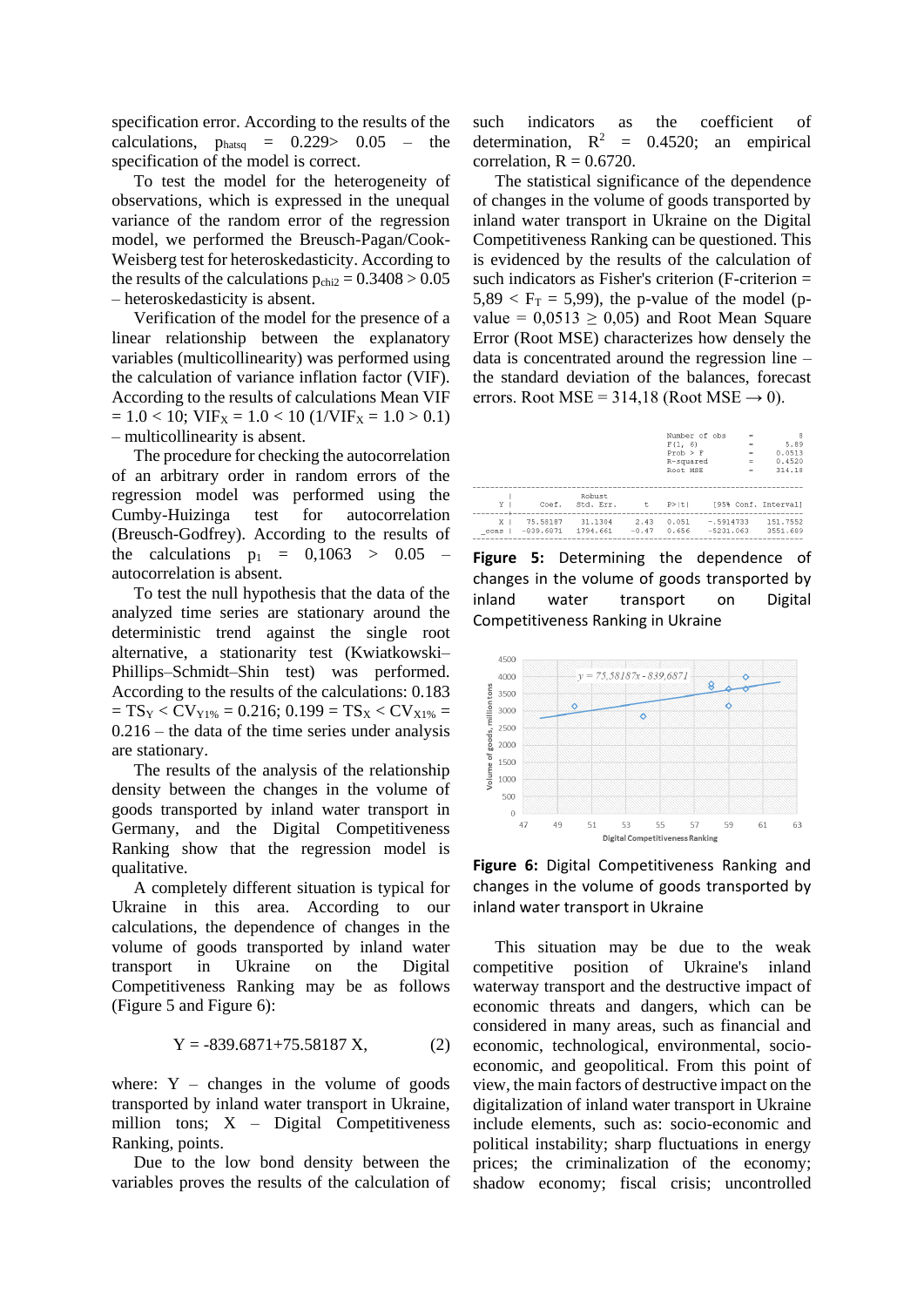inflation; unemployment; interstate conflicts; forced migration; failure of critical infrastructure; failures in the public administration system, etc.

Digitalization will increase the competitiveness of inland water transport of Ukraine by creating an intelligent infrastructure (adaptive traffic management provides timely real-time information to all users of inland waterway transport and its infrastructure; ensuring continuous and smooth traffic on waterways; complete equipping of inland waterways with fast mobile broadband coverage; constant monitoring and diagnostics of the condition of infrastructure and fleet facilities), using a smart fleet (innovative ships can interact effectively with intelligent infrastructure and ports. This connectivity will allow you to process large amounts of data. Such interaction will gradually and safely increase the autonomy of the fleet and the level of automation of inland waterway transport services. Digitization processes increase the productivity of inland water transport, energy efficiency, and safety), developing multimodal connections (digitization allows inland water transport to operate without the use of paper documents. Such paperless provides interoperability between different modes of transportation on a one-stop-shop basis, making transporting goods and passengers by inland waterway easy to use in multimodal operations, integrating the fleet and infrastructure into interconnected logistics systems).

That is, for the sake of their development, transport companies must move forward by intellectualizing their work, which will give them additional competitive advantages and increase the overall level of competitiveness by providing added value to services; establishing a high level of communication with customers and target audience; improving the image of your company through fast communication with customers; increasing customer loyalty to the company; transparency of internal and external production and communication processes; price reduction through process automation and digitization of business processes, etc. [17].

Agreeing with the results of M. Porter's research, we can identify four main levels of competitive advantages of the business entity in the field of water transport. The first level of competitive advantage is based on the availability of raw materials, labor costs, the scale of services. The second level is characterized by the investment attractiveness of the business entity, its image, business reputation, and the establishment of effective relationships with suppliers and consumers, etc. The third level is determined by the training and qualifications of the staff, scientific and technical potential, the degree of informatization, the ability to ensure cybersecurity, the availability of their own licenses and patents. The fourth level is based on the effectiveness of the management and marketing system, their ability to respond quickly to changes in the business environment and ensure their own economic security, etc.

In our opinion, we should add to the presented four levels the fifth critical level, which takes into account the state and prospects of digitalization in transport processes and communication between its participants, creating an information environment and infrastructure that supports information processes, and information technologies, which determine how to implement these processes.

# **3. Conclusions**

The results of the study suggest that in most cases, competitiveness can be defined as a complex indicator that covers a set of certain characteristics of the object under analysis, such as market share, productivity, and innovation capacity compared to an existing or imaginary benchmark.

We propose to consider the competitiveness of water transport by separate types of water transport, each of which can be considered at one of four levels (international, sectoral, business entity level, and at the level of separate transport services). At each of these levels, the competitiveness of water transport can be compared to the competitiveness of other facilities at the same level. For example, the competitiveness of maritime transport at the international level can be compared with the competitiveness of both maritime transports of other countries and with the competitiveness of other types of transport of foreign countries. At the sectoral level, the competitiveness of maritime transport can be compared with the competitiveness of other types of transport in Ukraine, etc. It should be noted that the competitiveness of transport services is a unique central element of the competitiveness of water transport at all other levels. That is, the competitiveness of an entity in the field of water transport is based on the competitiveness of transport services that it can provide to its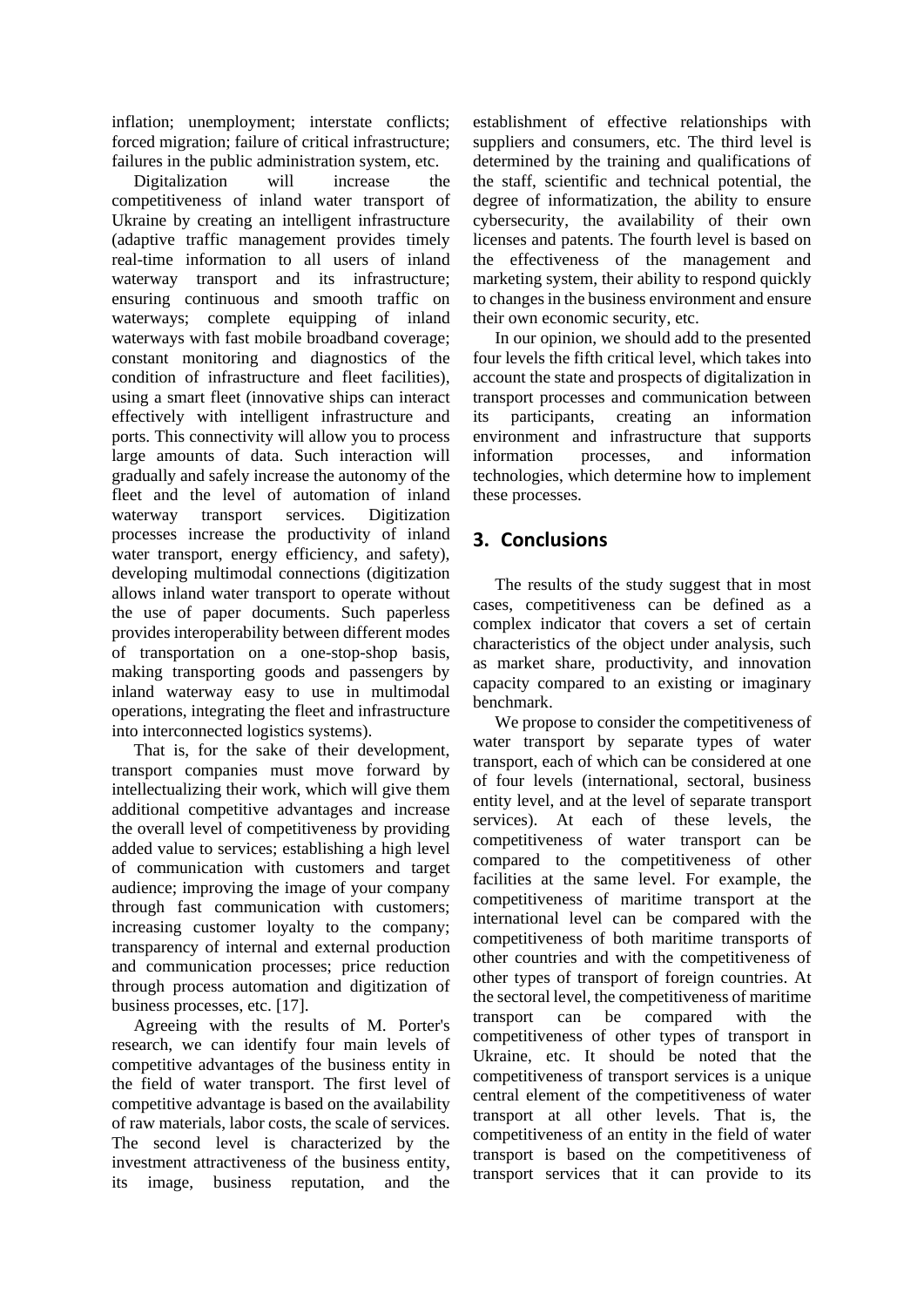customers and, in turn, is the basis for the competitiveness of water transport at the industry and international levels.

Further research on competitiveness at the level of separate transport services, at business entities level, at sectoral and international levels, in general, can help to identify the competitive position of economic entities at the corresponding level and track changes in economic efficiency over time, will assess the competitiveness of water transport of Ukraine and develop recommendations for its integration into the European transport network. Such information is likely to be useful to CEOs, local governments, and public authorities in developing and implementing future policies to promote competitiveness increasing in the framework of Sustainable Development Goals for Ukraine, including tasks 8.2 (SDG 8) and task 9.1 (SDG 9).

## **4. Acknowledgments**

This article contains the results of research conducted under the National Academy of Sciences of Ukraine grant "Institutional and economic ensure mechanisms of the water transport competitiveness in Ukraine" (0121U108151).

## **5. References**

- [1] A. Smith, An Inquiry into the Nature and Causes of the Wealth of Nations, University of Chicago Press, Chicago, 1977. URL: https://www.gutenberg.org/files/3300/3300 h/3300-h.htm
- [2] D. Ricardo, On the Principles of Political Economy and Taxation, J. McCreery. Printer, Black Horse Court, London, 1817. URL: https://www.gutenberg.org/files/33310/3331

0-h/33310-h.htm [3] J. A. Schumpeter, Capitalism, Socialism and Democracy. Routledge. London & New

- York, 2003. URL: https://eet.pixelonline.org/files/etranslation/original/Schum peter,%20Capitalism,%20Socialism%20and %20Democracy.pdf
- [4] M. E. Porter, The Five Competitive Forces That Shape Strategy, Harvard Business Review, January (2008). 79–93. URL: https://hbr.org/2008/01/the-fivecompetitive-forces-that-shape-strategy
- [5] M. E. Porter, The Competitive Advantage of Nations*,* Free Press, New York, 1998.
- [6] M. E. Porter, J. E. Heppelmann, Why Every Organization Needs an Augmented Reality Strategy, Harvard Business Review*,* November (2017). 46-62. URL: https://hbr.org/2017/11/why-everyorganization-needs-an-augmented-realitystrategy#why-every-organization-needs-anaugmented-reality-strategy
- [7] C. M. Christensen, The Innovator's Dilemma: When New Technologies Cause Great Firms to Fail, Harvard Business Review Press, Boston, 2015. URL: https://www.amazon.com/s?k=9781633691 797&i=stripbooks&linkCode=qs
- [8] W. Chan Kim, R. Mauborgne, Blue ocean strategy: how to create uncontested market space and make the competition irrelevant, Harvard Business School Press, Boston, 2005.
- [9] P. A. Gloor Swarm Creativity. Competitive advantage through Collaborative Innovation Networks. Oxford University Press, New York, 2006. URL: http://books.google.com/books?hl=en&lr=& id=5b3L8jP\_IqEC&oi=fnd&pg=PP8&dq=i nfo:ksiiMt\_EMJ0J:scholar.google.com&ots =CvXUOFgSbw&sig=8Oe9uC1PJf78D1pC a8CHklg09a8
- [10] A. MacCormac, T. Forbath, P. Brooks, P. Kalaher, Innovation through Global Collaboration: A new source of Competitive Advantage, Wipro Technologies. Harvard Business School. Boston, 2007. URL: https://www.hbs.edu/ris/Publication%20File s/07-079.pdf
- [11] 1. H. Shevchenko, M. Petrushenko, B. Burkynskyi, N. Khumarova, SDGs and the ability to manage change within the European green deal: The case of Ukraine, Problems and Perspectives in Management, 19(1) (2021) 53-67. http://dx.doi.org/10.21511/ppm.19(1).2021. 05
- [12] O. Laiko, S. Kovalenko, O. Bilousov, Prospects for the development of cluster forms of entrepreneurship in Euroregions, Baltic Journal of Economic Studies, 6(5) (2020) 118-128. https://doi.org/10.30525/2256-0742/2020-6- 5-118-128
- [13] P. Kelle, J. Song, M. Jin, H. Schneider, C. Claypool, Evaluation of operational and environmental sustainability tradeoffs in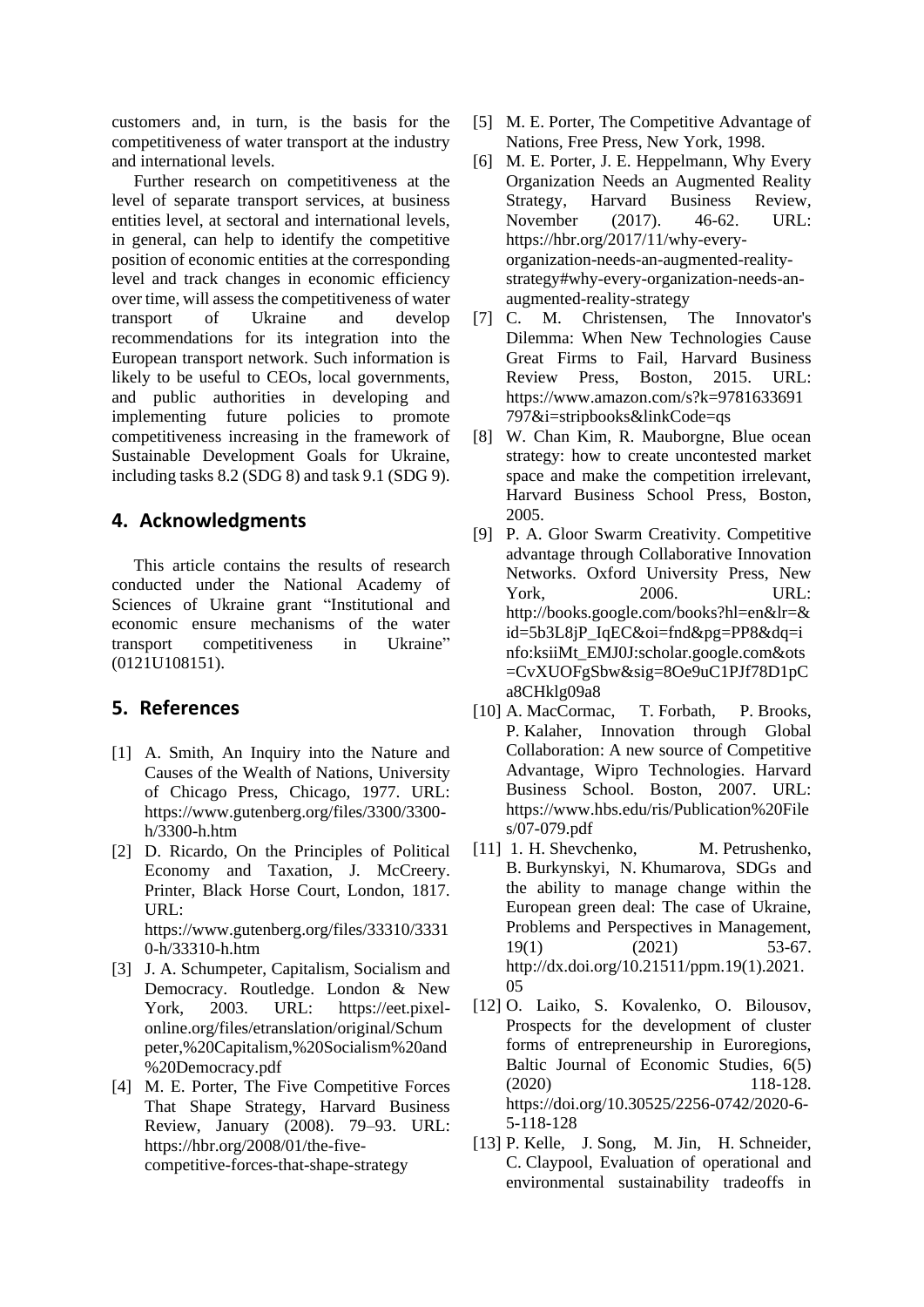multimodal freight transportation planning, International Journal of Production Economics, 209 (2019) 411-420. https://doi.org/10.1016/j.ijpe.2018.08.011

- [14] S. lchenko, N. Khumarova, N. Maslii, M. Demianchuk, V. Skribans, Instruments for ensuring the balanced development of maritime and inland waterway transport in Ukraine, in: E3S Web of Conferences, Vol. 255 (2021) 01021. https://doi.org/10.1051/e3sconf/2021255010 21
- [15] Ilchenko, S. Economic conditions of the functioning and existence of asymmetry in the development of transport services markets of Ukraine. Problems and Perspectives in Management, 15 (1) (2017) 93–98.
- [16] V. Gryshchenko, I. Gryshchenko, The impact of changes in the volume of freight and passenger transportation by water on the GDP of Ukraine, in: E3S Web of Conferences, Vol. 255 (2021) 01036. URL: https://doi.org/10.1051/e3sconf/2021255010 36
- [17] L. Ligonenko, A. Xripko, A. Domanskyj, Content and mechanism of digitalization strategy formation in business organizations, Mizhnarodnyj naukovyj zhurnal «Internauka». Ekonomichni nauky, 22(62) (2018) 21-24.
- [18] M. Ustenko, A. Ruskyx, Digitalization: the basis of enterprise competitiveness in the realities of the digital economy, Visnyk ekonomiky transportu i promyslovosti, 68 (2019) 181–192.
- [19] O. Gudz, S. Fedyunin, V. Shherbyna, Digitalization as a competitive advantage of enterprises, Ekonomika. Menedzhment. Biznes, 3(29) (2019) 18-24. http://journals.dut.edu.ua/index.php/emb/arti cle/view/2215
- [20] M. Drashkovich, A. Dorokhov, Directions and examples of application of information technologies in integrated logistics of seaports, Modeling in economics, organization of production and project management Information processing systems, 6(87) (2010) 233–239.
- [21] V. Koval, G. Duginets, O. Plekhanova, A. Antonov, M. Petrova, On the supranational and national level of global value chain management, Entrepreneurship and Sustainability Issues, 6(4) (2019) 1922-

1937.

https://doi.org/10.9770/jesi.2019.6.4(27)

- [22] V. Gryshchenko, O. Dreval, I. Gryshchenko, Regional Export-Import Potential Use Management Within The System of Ecological and Economic Security, Actual Problems in Economics, 8(170) (2015) 226- 238. http://www.irbis-nbuv.gov.ua/cgibin/irbis\_nbuv/cgiirbis\_64.exe?C21COM=2 &I21DBN=UJRN&P21DBN=UJRN&IMA GE\_FILE\_DOWNLOAD=1&Image\_file\_n ame=PDF/ape\_2015\_8\_29.pdf
- [23] I. Pereverzeva, An analysis of development issues and ways to improve the competitiveness of water transport enterprises of Ukraine Danube, Water Transport, 2. (2015) 191-199. http://nbuv.gov.ua/UJRN/Vodt\_2015\_2\_29
- [24] N. Fediai, The concept of "integration" imperative" in the theory of management of the national economy, Collection of abstracts of the International scientific-practical conference "Management of socio-economic transformations of economic processes: realities and challenges" (2019) 87-90. URL: http://dspace.wunu.edu.ua/bitstream/316497 /37613/1/
- [25] N. Valiavska, Organizational and economic mechanism of river ports development of Ukraine, Investytsiyi: praktyka ta dosvid, 4 (2016) 58-61. URL: http://www.investplan.com.ua/pdf/4\_2016/1 4.pdf
- [26] I. Sadlovska, Prerequisites for the formation of strategic directions for the development of inland water transport of Ukraine, Collection of scientific works of the State Economic and Technological University of Transport: Economics and Management, 25 (2013) 169- 173. URL: http://nbuv.gov.ua/UJRN/Znpdetut\_eiu\_201 3\_25\_25
- [27] K. Novikova, Estimation of features of formation of the competitive environment of the enterprises of maritime transport, Scientific bulletin of Uzhhorod University: Series "Economics", 2 (2017) 87–95. URL: http://nbuv.gov.ua/UJRN/Nvuuec\_2017\_2\_ 13
- [28] Transport by nationality of vessel, Eurostat, 2021. URL: http://appsso.eurostat.ec.europa.eu/nui/show .do?dataset=iww\_go\_anave
- [29] World Digital Competitiveness Ranking, IMD, 2021. URL: